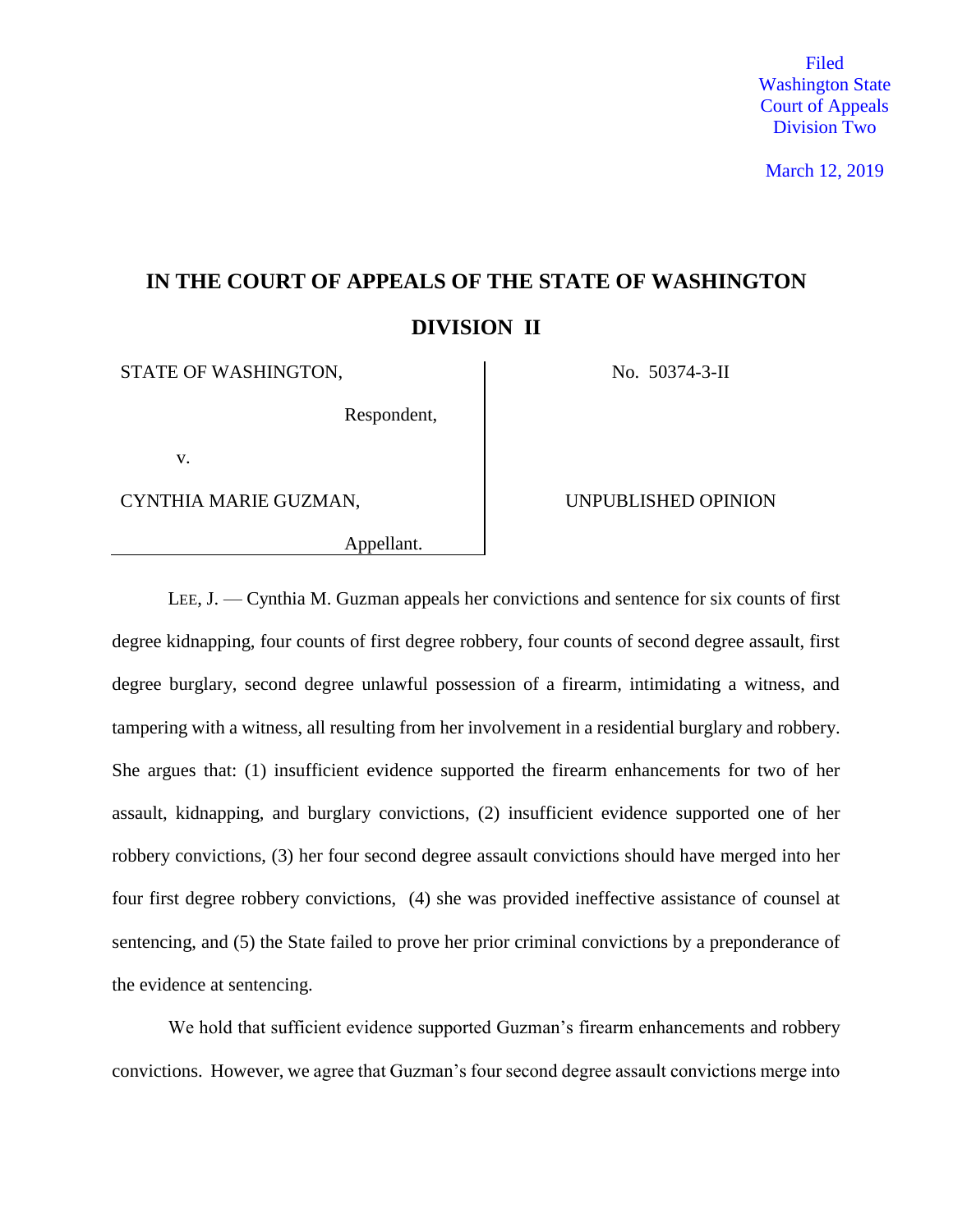her four first degree robbery convictions. Accordingly, we affirm Guzman's convictions for six counts of first degree kidnapping, four counts of first degree robbery, first degree burglary, second degree unlawful possession of a firearm, intimidating a witness, tampering with a witness, and firearm enhancements for the kidnapping and burglary convictions, but we reverse Guzman's four second degree assault convictions and remand for resentencing.

# FACTS

### A. THE ROBBERIES

On July 9, 2016, Cynthia Guzman, Noah Robertson, and Abraham Galindo robbed several people inside of a residence. When the group first arrived, April Alvarez and her husband were standing in front of the residence. Robertson approached Alvarez, pointed what appeared to be a gun in her face, and demanded her cellphone. Guzman grabbed Alvarez's cellphone and ordered her to get down on the ground. Galindo then held Alvarez and her husband at knifepoint in front of the house as Guzman and Robertson went inside.

Guzman and Robertson entered a back bedroom in the house, where they encountered David Garcia. Robertson pointed what appeared to be a gun at Garcia, ordered him to the ground, and told Garcia to empty his pockets. Robertson then tased Garcia, and took his wallet and cellphone.

Next, Robertson and Guzman entered a bedroom where Daniel Smith and Jessica Brackens were staying. Smith heard the strangers coming and grabbed his sawed-off shotgun. The gun was operational. Smith tried to defend himself by shoving his shotgun into Robertson's chin and throat. However, Robertson "absorbed [the shotgun] pretty easily," and Smith ended up letting go of his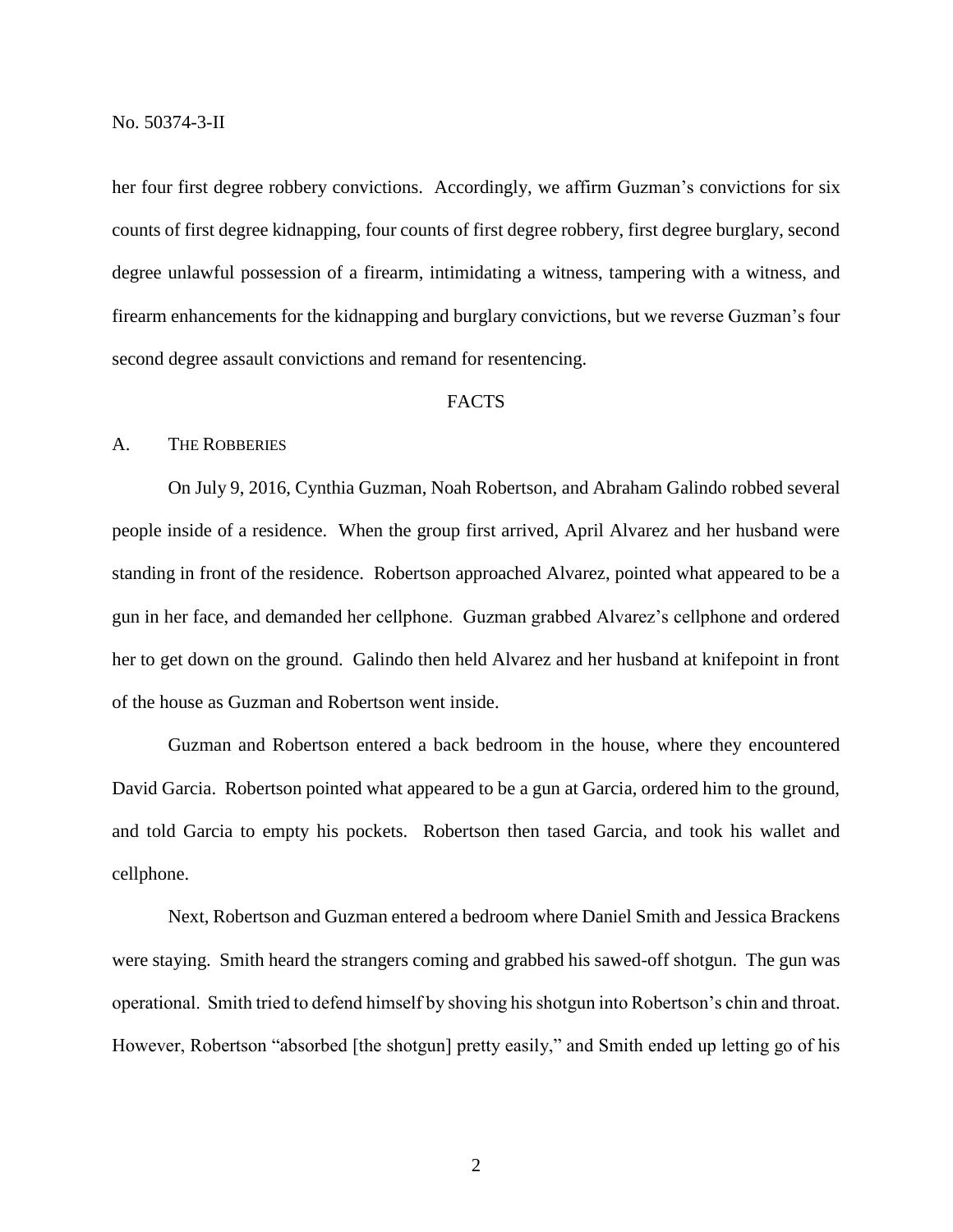shotgun. 4 Verbatim Report of Proceedings (VRP) (Feb. 22, 2017) at 514. Smith then crawled outside of the house through his bedroom window.

Robertson and Guzman demanded drugs and money from Brackens. Robertson hit Brackens with an unidentified object and ordered her to take her clothes off. Meanwhile, Guzman pointed what appeared to be a real gun in Brackens's face. Out of fear, Brackens surrendered some heroin she had kept in her bra.

Galindo was still holding Alvarez and her husband at knifepoint in front of the house when he saw Smith crawl through the window. Galindo chased Smith and stabbed him several times with the knife. The knife fight left Alvarez and her husband unattended, and the couple took the opportunity to escape. As they left, Guzman came outside of the house and pointed a shotgun at them.

Guzman then went to the side of the house where Galindo and Smith were fighting. Guzman pointed what appeared to be a gun at Smith and ordered him back inside the house. Galindo dragged Smith back inside of the house and sat Smith on the kitchen floor. As Smith sat on the kitchen floor, Robertson handed Galindo a gun that Smith later testified "could have been [his]." 4 VRP (Feb. 22, 2017) at 481.

Eventually, Guzman, Robertson, and Galindo left the residence. They were apprehended approximately a mile from the residence. Law enforcement searched the trunk of their car and discovered a Taser, two pistols, a rifle, and a shotgun. Upon further inspection, law enforcement discovered that the pistols and rifle were not firearms, but were instead airsoft or pellet guns. The only real gun inside of the trunk was the shotgun that belonged to Smith.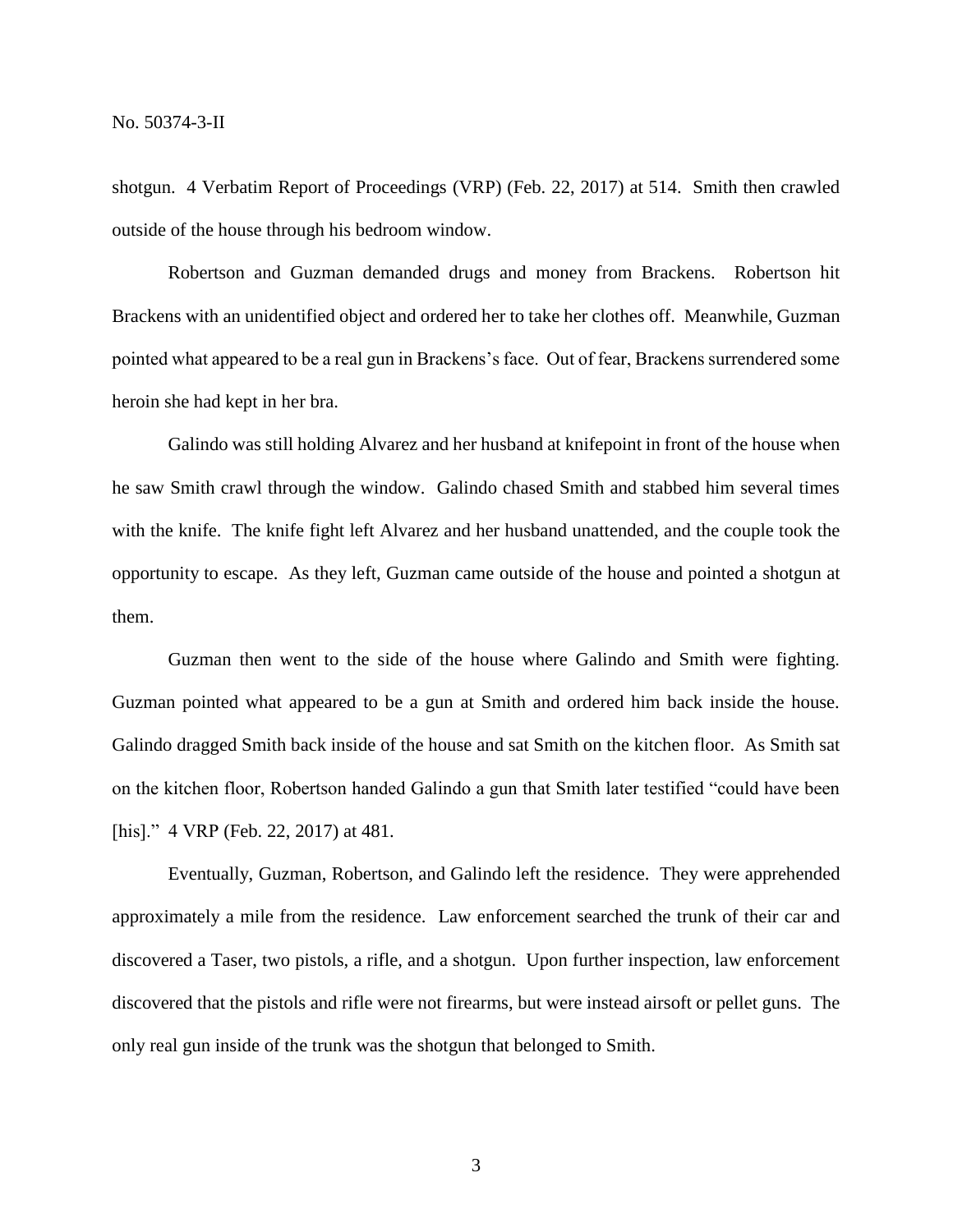#### No. 50374-3-II

#### B. CHARGES

The State initially charged Guzman with first degree robbery and second degree unlawful possession of a firearm based on her involvement in the robberies. The State amended the charges and added six counts of first degree kidnapping, three counts of first degree robbery, four counts of second degree assault, first degree burglary, intimidating a witness, and tampering with a witness. Four of the first degree robbery first degree kidnapping, and second degree assault counts involved Brackens, Smith, Alvarez, and Garcia. The State also alleged that Guzman or an accomplice was armed with a deadly weapon and with a firearm on the burglary count, and the kidnapping and second degree assault counts involving Brackens and Smith.

C. TRIAL

### 1. Testimony

At trial, Brackens, Smith, Alvarez, and Garcia testified to the facts discussed above. Robertson also testified and described Guzman's involvement in the robberies. Robertson testified that he saw Guzman with Smith's shotgun "[d]uring the whole ruckus" in Smith's room. 5 VRP (Feb. 23, 2017) at 696. He also saw Guzman with the shotgun while Smith and Brackens were in the bedroom, and he remembered Guzman had the shotgun close to the time that Galindo brought Smith back into the house.

Smith testified that he saw Robertson hand Galindo a gun while they were in the kitchen. When asked to describe the gun, Smith testified "[n]ow that I'm thinking about it, it could have been mine." 4 VRP (Feb. 22, 2017) at 481.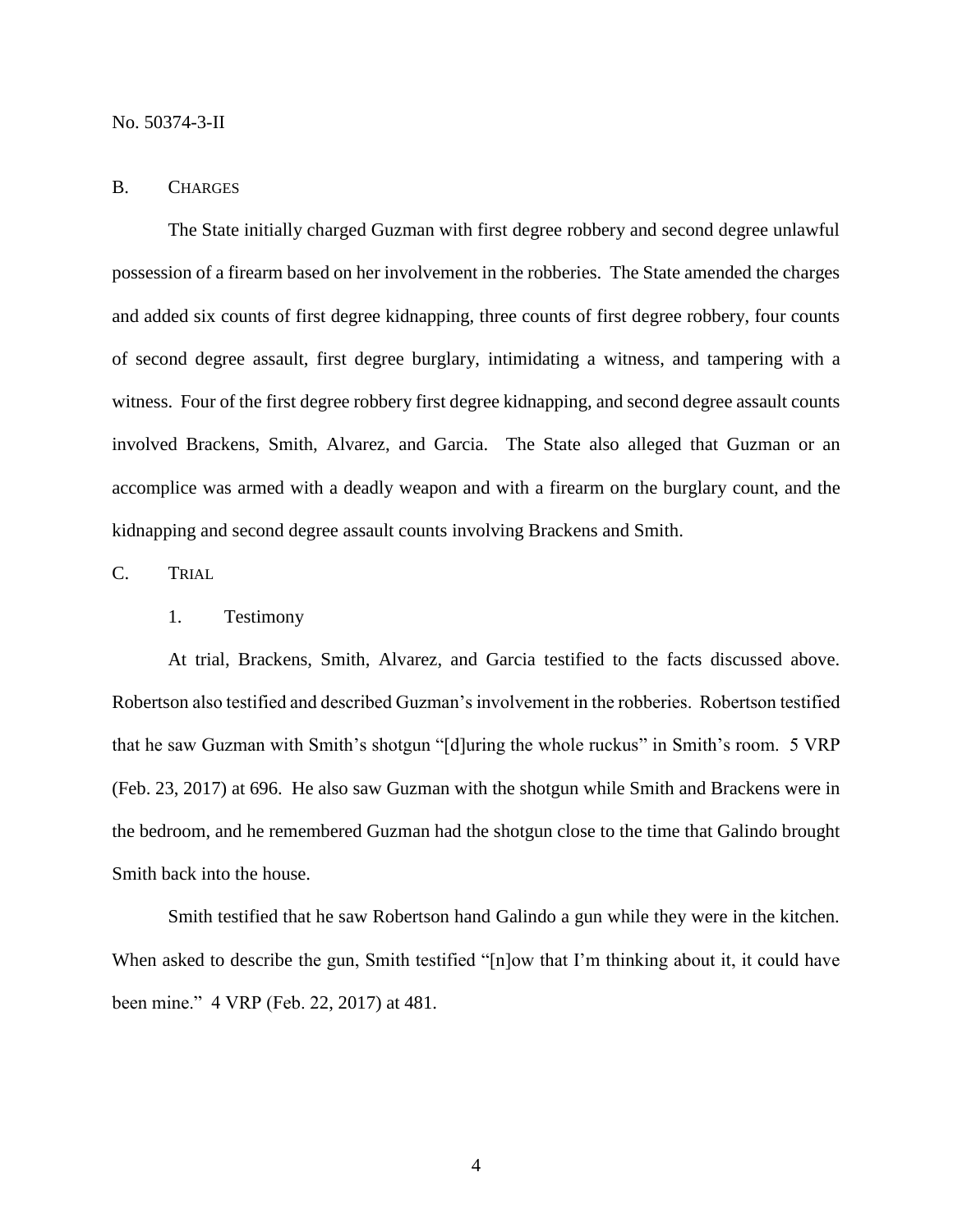# No. 50374-3-II

# 2. Jury Instructions

The jury was instructed that "[a] person commits the crime of robbery in the first degree when in the commission of a robbery or in immediate flight therefrom he or she is armed with a deadly weapon or displays what appears to be a firearm or other deadly weapon." Clerk's Papers (CP) at 481. And the jury was instructed that in order to prove robbery in the first degree, the State must prove seven elements beyond a reasonable doubt:

- (1) That on or about July 9, 2016, the defendant or an accomplice unlawfully took personal property from the person or in the presence of another; to wit April Kathleen Alvarez [Brackens/Smith/Garcia];<sup>1</sup>
- (2) That the person from whom or in whose presence the property was taken had an ownership, representative, or possessory interest in the property taken;
- (3) That the defendant or an accomplice intended to commit theft of the property;
- (4) That the taking was against the person's will by the defendant or an accomplices' use or threatened use of immediate force, violence, or fear of injury to that person;
- (5) That force or fear was used by the defendant or an accomplice to obtain or retain possession of the property or to prevent or overcome resistance to the taking;
- (6) (a) That in the commission of these acts or in immediate flight therefrom the defendant or an accomplice was armed with a deadly weapon or (b) That in the commission of these acts or in the immediate flight therefrom the defendant or an accomplice displayed what appeared to be a firearm or other deadly weapon; and
- (7) That any of these acts occurred in the State of Washington.

CP at 482.

 $\overline{a}$ 

<sup>&</sup>lt;sup>1</sup> The jury instructions for first degree robbery were identical for each victim.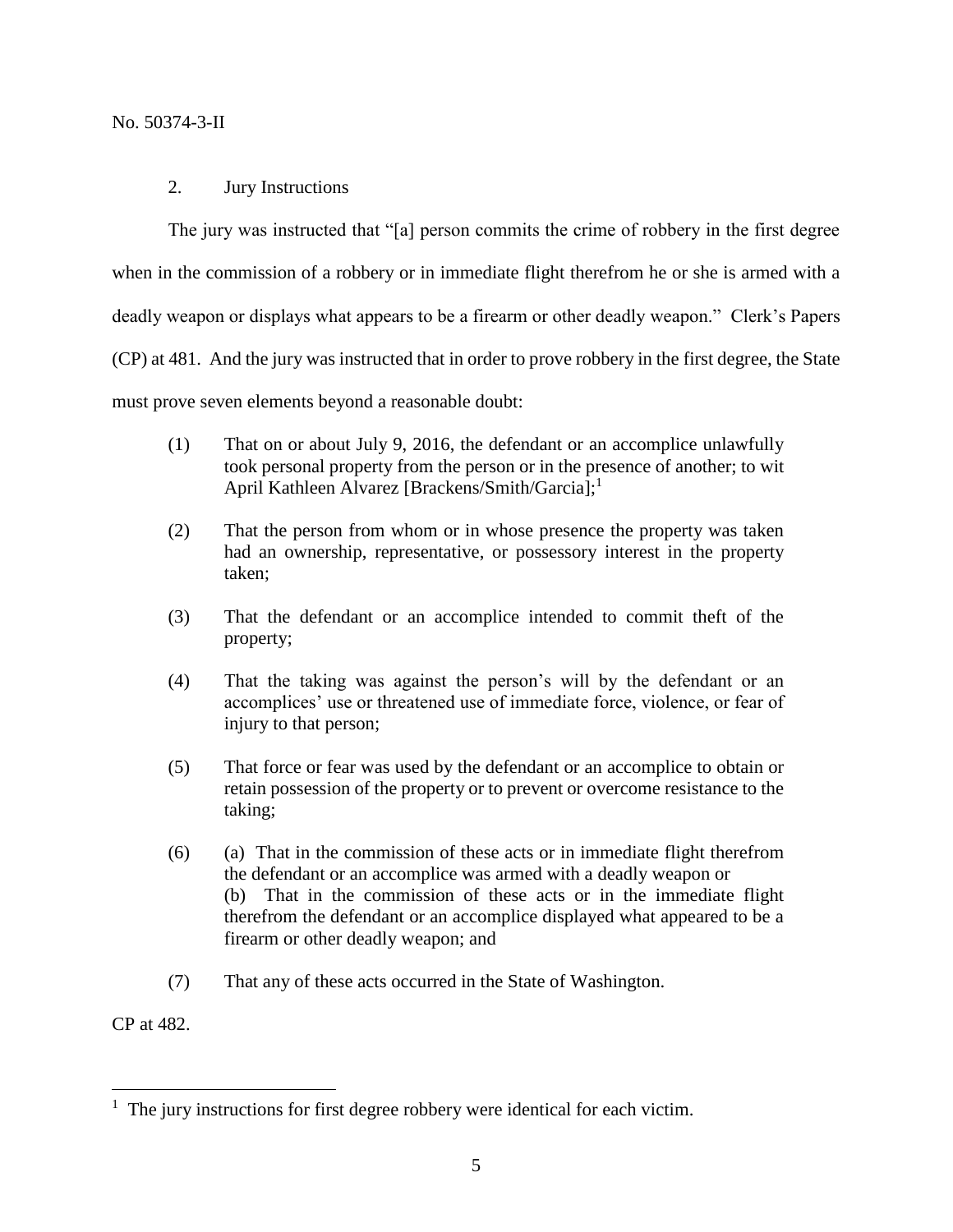The jury instructions defined assault in part as "an act done with the intent to create in another apprehension and fear of bodily injury, and which in fact creates in another a reasonable apprehension and imminent fear of bodily injury." CP at 469. The jury was also instructed that "[a] person commits the crime of assault in the second degree when he or she assaults another with a deadly weapon or assaults another with intent to commit a felony." CP at 494. The jury was further instructed that in order to convict Guzman of second degree assault, it needed to find beyond a reasonable doubt that Guzman or an accomplice assaulted another with either a deadly weapon, or with the intent to commit first degree robbery.

The jury was also instructed on accomplice liability. The instructions defined accomplice liability as:

A person is guilty of a crime if it is committed by the conduct of another person for which he or she is legally accountable. A person is legally accountable for the conduct of another person when he or she is an accomplice of such other person in the commission of the crime.

# CP at 459.

The jury found Guzman guilty as charged. The jury also returned special verdicts finding that Guzman or an accomplice had been armed with a firearm during the burglary, and the assaults, kidnappings, and robberies of Smith and Brackens.

Guzman appeals.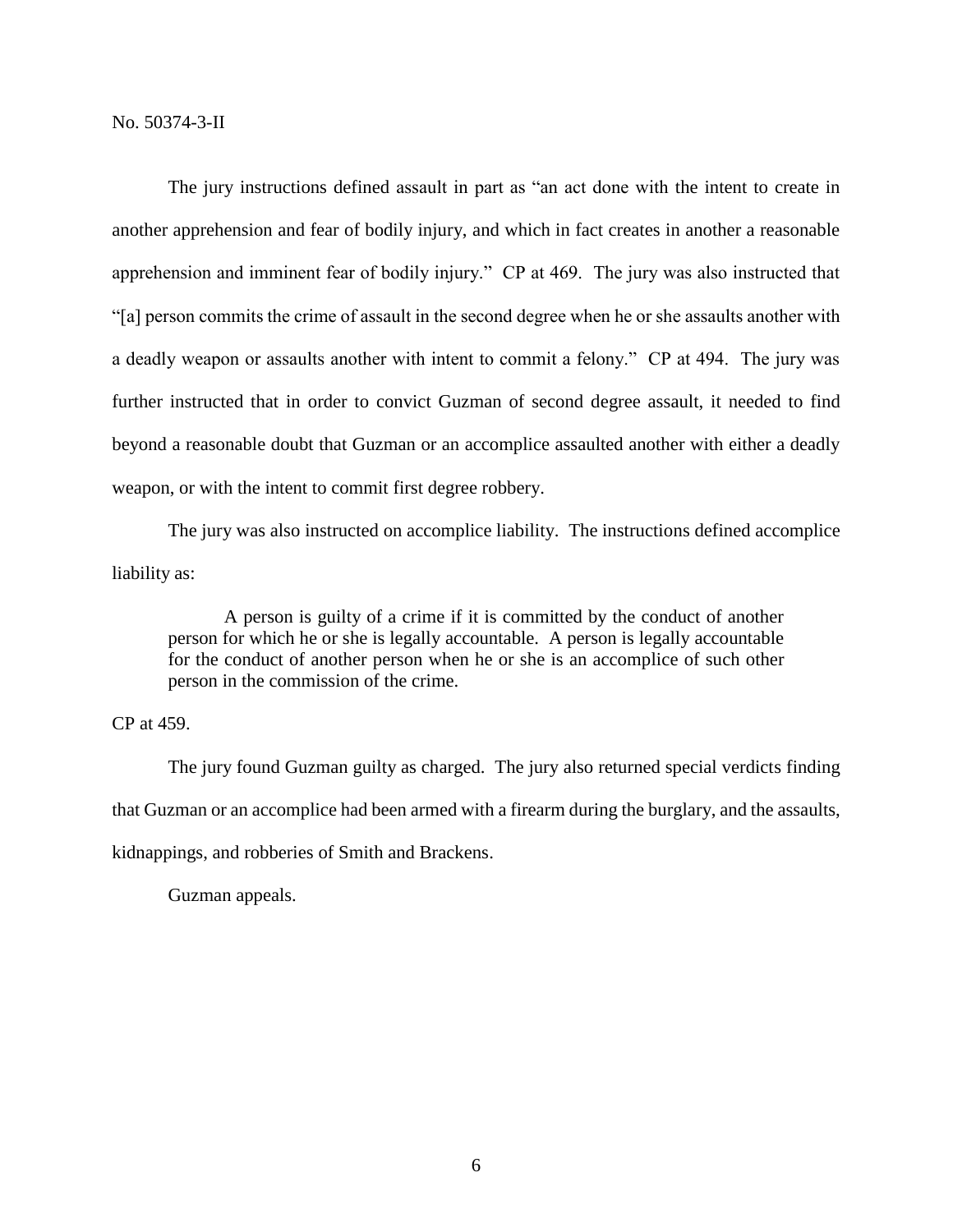# ANALYSIS

#### A. SUFFICIENCY OF THE EVIDENCE

Guzman challenges the sufficiency of the evidence to support the firearm enhancements to the first degree kidnapping, first degree robbery, and second degree assault convictions involving Brackens and Smith. She also challenges the sufficiency of the evidence to support her robbery conviction involving Brackens. We hold that sufficient evidence supported the firearm enhancements involving Brackens and Smith, and the robbery conviction involving Brackens.

1. Legal Principles

"The test for determining the sufficiency of the evidence is whether, after viewing the evidence in the light most favorable to the State, any rational trier of fact could have found guilt beyond a reasonable doubt." *State v. Salinas*, 119 Wn.2d 192, 201, 829 P.2d 1068 (1992). An insufficiency claim admits the truth of the State's evidence and all reasonable inferences that can be drawn from that evidence. *Id.* All such inferences "must be drawn in favor of the State and interpreted most strongly against the defendant." *Id.* Direct and circumstantial evidence are equally reliable. *State v. Farnsworth*, 185 Wn.2d 768, 775, 374 P.3d 1152 (2016). And we defer to the trier of fact on issues of conflicting testimony, witness credibility, and the persuasiveness of evidence. *State v. Ague-Masters*, 138 Wn. App. 86, 102, 156 P.3d 265 (2007).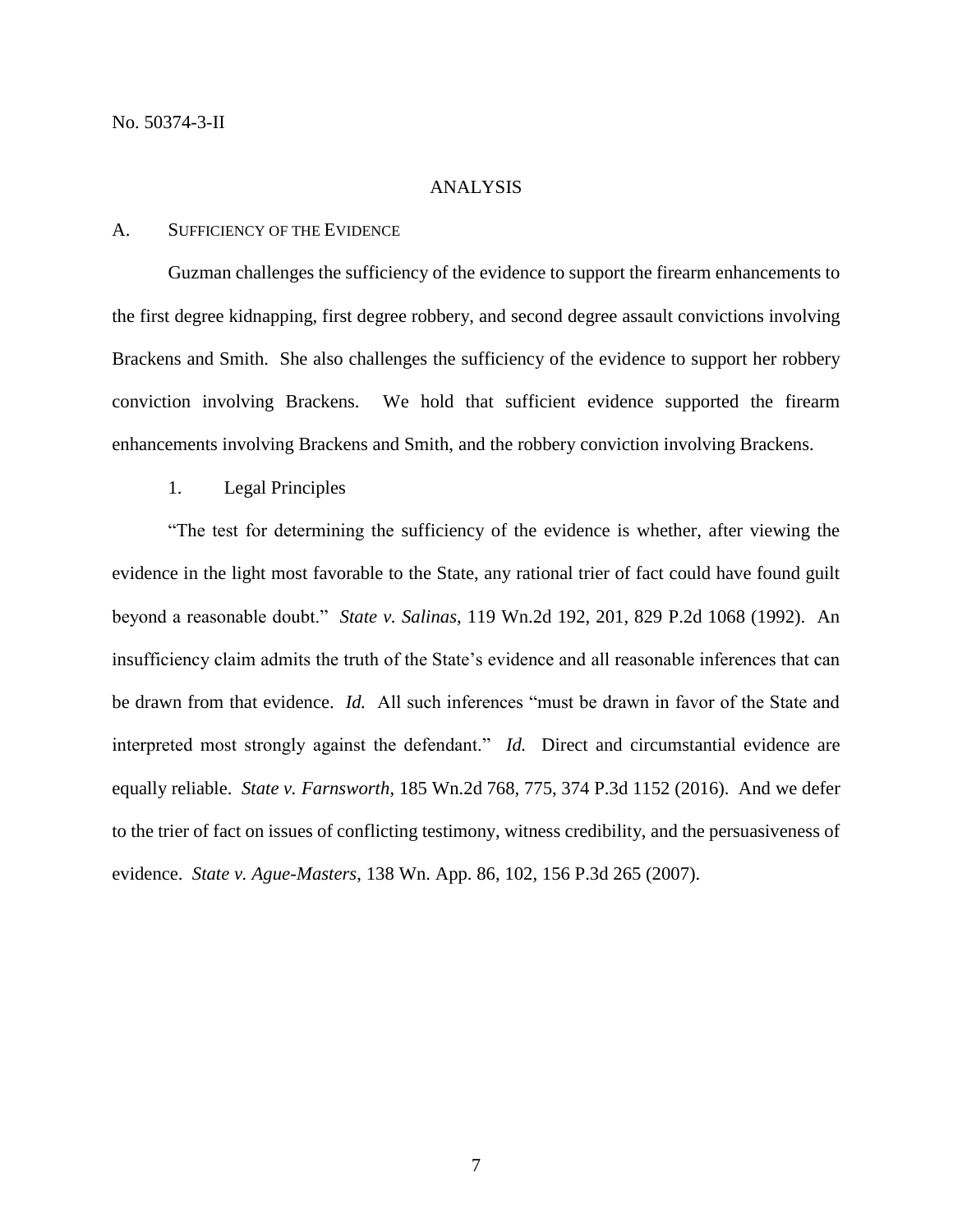# 2. Firearm Enhancements

Guzman argues that the State failed to present sufficient evidence for the jury to find that Guzman was armed with a firearm at the time she kidnapped, assaulted, and robbed both Brackens and Smith. We disagree.

A firearm enhancement increases the sentence for an underlying felony "if the offender or an accomplice was armed with a firearm" during the course of the crime. RCW 9.94A.533(3). " 'A defendant is armed when he or she is within proximity of an easily and readily available deadly weapon for offensive or defensive purposes and when a nexus is established between the defendant, the weapon, and the crime.' " *State v. O'Neal*, 159 Wn.2d 500, 503-04, 150 P.3d 1121 (2007) (internal quotation marks omitted) (quoting *State v. Schelin*, 147 Wn.2d 562, 575-76, 55 P.3d 632 (2002) (plurality opinion). A nexus exists if the defendant and the weapon were " 'in close proximity' at the relevant time." *State v. Houston-Sconiers*, 188 Wn.2d 1, 17, 391 P.3d 409 (2017) (quoting *State v. Gurske*, 155 Wn.2d 134, 141-42, 118 P.3d 333 (2005)). Sufficient evidence of a nexus is present "[s]o long as the facts and circumstances support an inference of a connection between the weapon, the crime, and the defendant." *State v. Easterlin*, 159 Wn.2d 203, 210, 149 P.3d 366 (2006)).

The State presented sufficient evidence of such a nexus here. Smith testified that he had an operable shotgun in his bedroom, and that he shoved the shotgun into Robertson's throat in order to defend himself. When this did not deter Robertson from entering his bedroom, Smith dropped the shotgun and climbed out of the house through his bedroom window. Robertson testified that he saw Guzman with a shotgun "[d]uring the whole ruckus" in Smith's room. 5 VRP (Feb. 23, 2017) at 696. Viewing this testimony in a light most favorable to the State, Robertson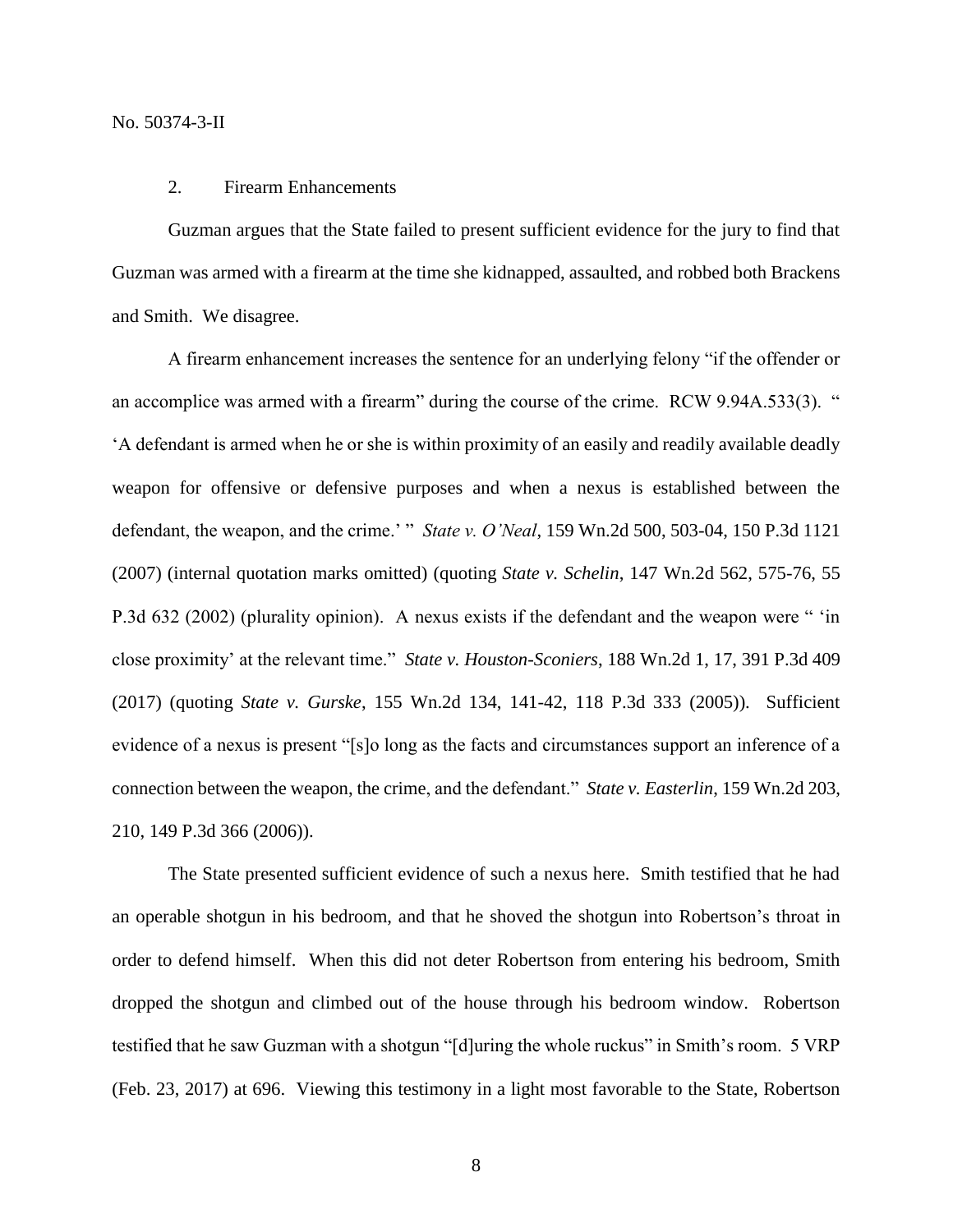saw Guzman with the shotgun while Smith and Brackens were still in the bedroom. And Robertson testified that Guzman had the shotgun close to the time when Galindo brought Smith back into the house.

Smith testified that after Guzman ordered Smith back inside of the house, Robertson handed Galindo a gun as Smith sat on the kitchen floor. When asked to describe this gun, Smith testified "[n]ow that I'm thinking about it, it could have been mine." 4 VRP (Feb. 22, 2017) at 481. Finally, Alvarez testified that as she and her husband drove away from the front of the house, Guzman stood on the front porch and pointed a shotgun at them. This circumstantial evidence supported an inference that Smith's operable shotgun was within proximity of Guzman or an accomplice and readily available for offensive or defensive purposes during the robbery of Brackens and Smith. And the combined testimony of Robertson, Smith, and Alvarez supported an inference of a connection between Guzman or an accomplice, the operable shotgun, and the robbery, assault, and kidnapping of both Brackens and Smith. Viewing this evidence in the light most favorable to the State, a rational trier of fact could have found beyond a reasonable doubt that Guzman or an accomplice was armed with a firearm during the robbery, assault, and kidnapping of Brackens and Smith.

#### 3. Robbery of Brackens

Guzman argues that her conviction for first degree robbery involving Brackens rests on insufficient evidence because the State failed to present any evidence that Guzman took personal property from Brackens. We disagree.

"A person commits robbery when he or she unlawfully takes personal property from the person of another . . . against his or her will by the use or threatened use of immediate force,

9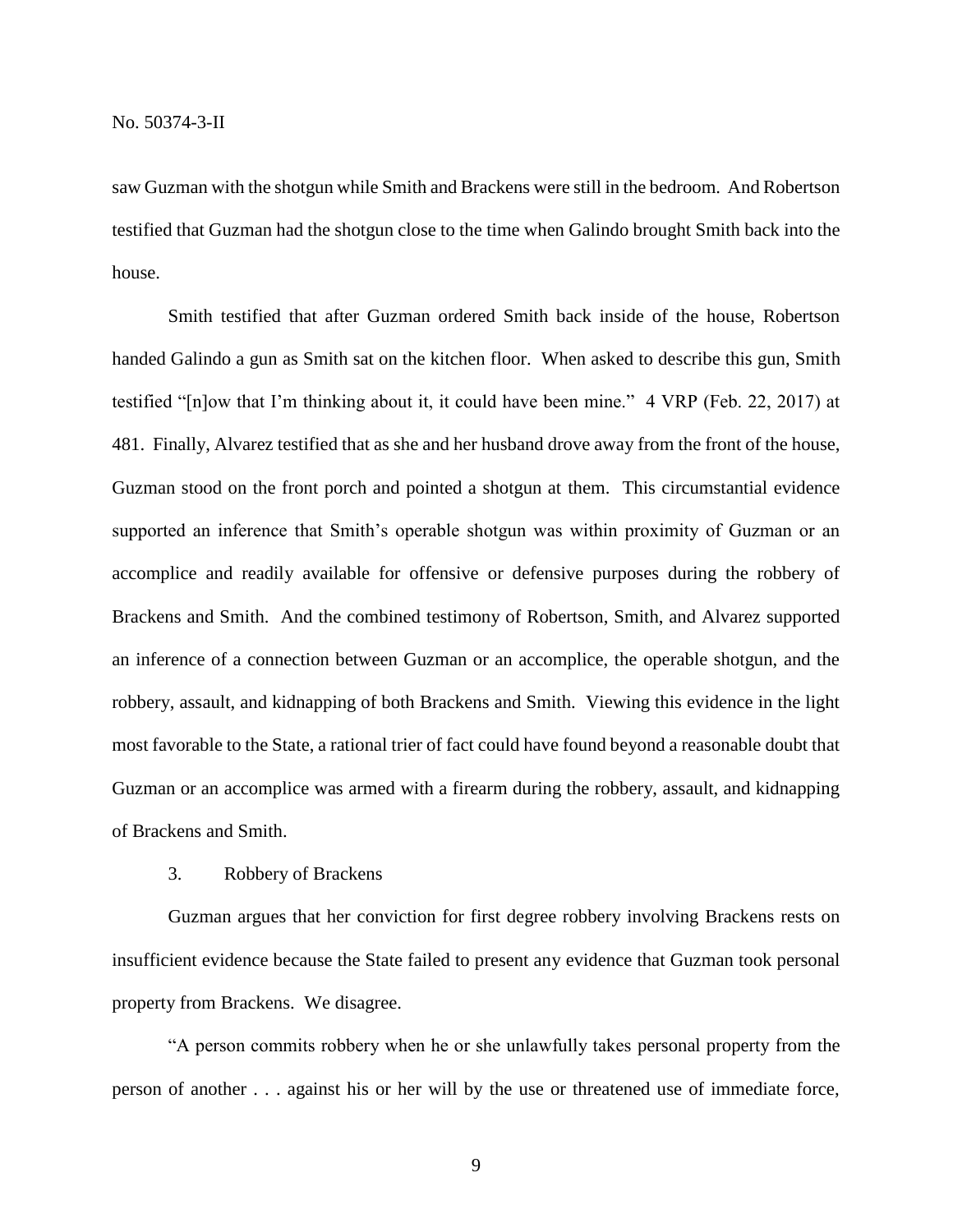violence, or fear of injury to that person or his or her property." RCW 9A.56.190. A robbery may occur even when the victim lacks a legally cognizable claim to the item in his or her possession, such as when the item is illegal to possess. *State v. Nelson*, 191 Wn.2d 61, 77, 419 P.3d 410 (2018).

Here, Brackens testified that Guzman and a man broke into the bedroom she was in and demanded drugs and money from her. Guzman pointed a gun at Brackens's face and the man told Brackens to take all of her clothes off. Out of fear, Brackens surrendered some heroin that she had kept in her bra. Viewing this evidence in the light most favorable to the State, the jury could have found beyond a reasonable doubt that Guzman took personal property from Brackens against her will by use or threatened use of immediate force, violence or fear of injury. Thus, Guzman's challenge to the sufficiency of the evidence fails.

#### B. DOUBLE JEOPARDY AND MERGER

Guzman argues that her four second degree assault convictions involving Brackens, Smith, Alvarez, and Garcia and her four first degree robbery convictions involving those same victims violated double jeopardy. She argues that the trial court violated the prohibition against double jeopardy because the court should have merged the second degree assault convictions involving each victim into the first degree robbery convictions involving that same victim. We agree.

The State may bring multiple charges resulting from the same criminal conduct in a single proceeding. *State v. Kier*, 164 Wn.2d 798, 803, 194 P.3d 212 (2008). However, courts may not impose multiple punishments for the same offense without offending double jeopardy. *Id.* "Where a defendant's act supports charges under two criminal statutes, a court weighing a double jeopardy challenge must determine whether, in light of legislative intent, the charged crimes constitute the

10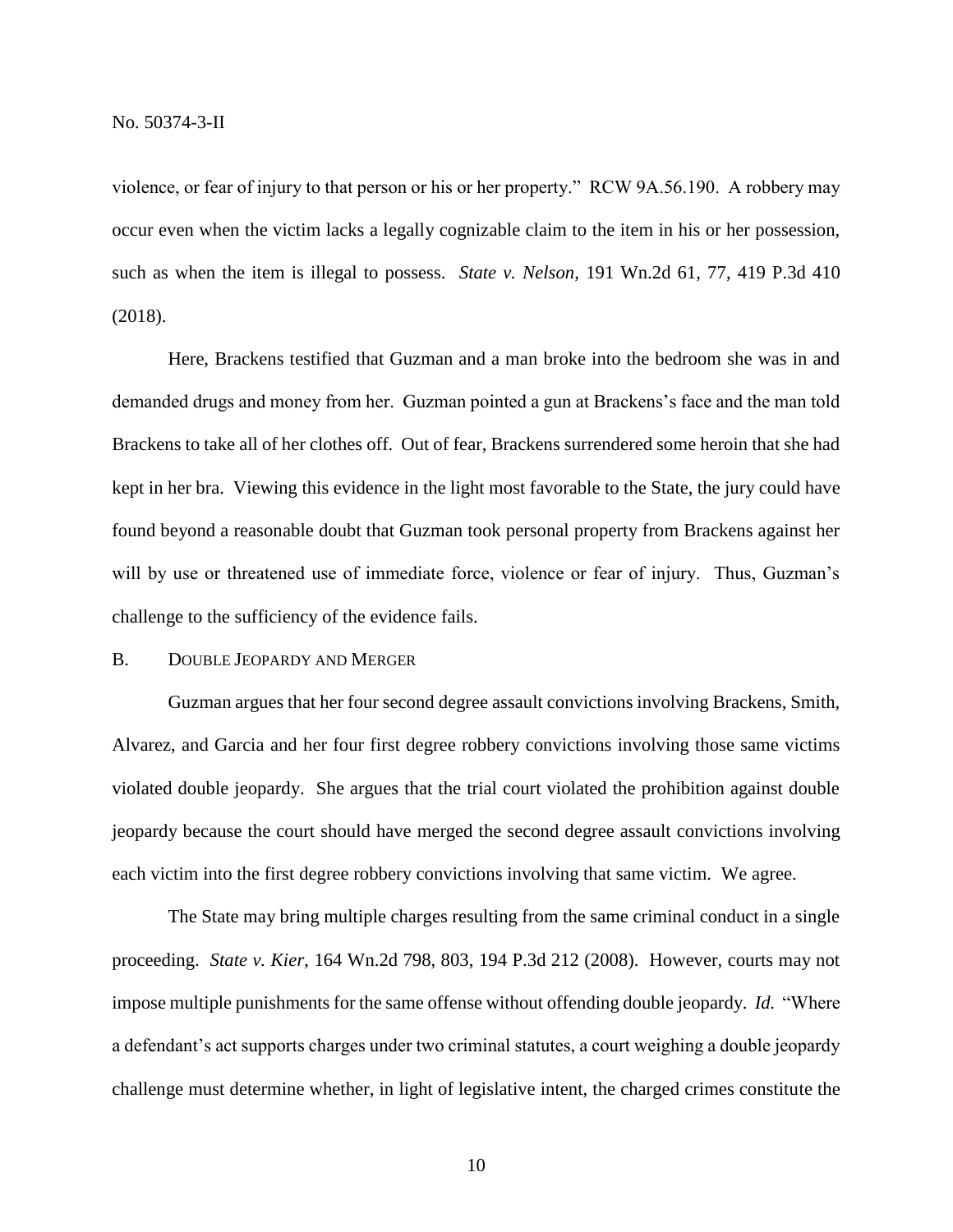$\overline{a}$ 

same offense." *In re Pers. Restraint of Orange*, 152 Wn.2d 795, 815, 100 P.3d 291 (2004). We review de novo whether multiple convictions arising out of the same offense violate double jeopardy. *Id.* at 770.

In *State v. Freeman*, the defendant was convicted of first degree robbery and second degree assault arising from an incident in which he punched a woman's face and then took her money. 153 Wn.2d 765, 771, 108 P.3d 753 (2005). After analyzing the applicable robbery and assault statutes, the *Freeman* court concluded that the second degree assault conviction merged with the first degree robbery conviction and, therefore, the multiple convictions violated double jeopardy. *Id.* at 773-78.

The *Freeman* court applied a three-part test to determine whether the multiple convictions offended double jeopardy: (1) whether the legislature intended to punish the crimes separately, (2) if the legislative intent is unclear, the "same evidence" *Blockburger*<sup>2</sup> test, and (3) if applicable, the merger doctrine. *Id.* at 771-73. The merger doctrine may aid in determining legislative intent when the degree of one offense is elevated by conduct establishing a separate offense. *Id.* at 772- 73; *Kier*, 164 Wn.2d at 804. "Under the merger doctrine, when the degree of one offense is raised by conduct separately criminalized by the legislature, we presume the legislature intended to punish both offenses through a greater sentence for the greater crime." *Freeman*, 153 Wn.2d at 772-73.

However, the *Freeman* court held that even if on an abstract level two convictions appear to be the same offense, they may be punished as separate offenses if there is an independent

<sup>2</sup> *Blockburger v. United States*, 284 U.S. 299, 52 S. Ct. 180, 76 L. Ed. 306 (1932).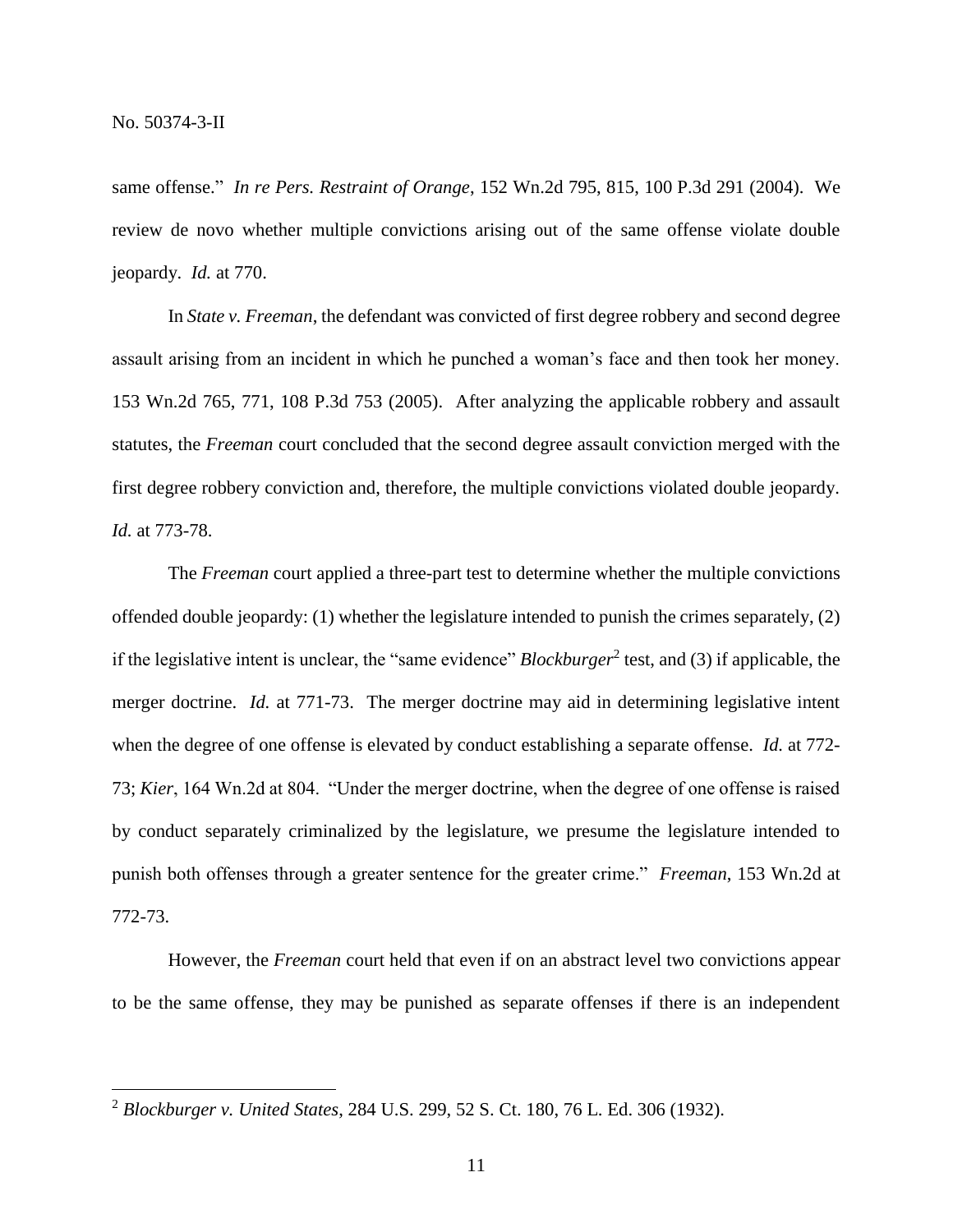purpose or effect to each. *Id.* at 773. The independent purpose or effect inquiry is "[a]n exception to the merger doctrine" that applies "if the offenses committed in a particular case have independent purposes or effects." *State v. Vladovic*, 99 Wn.2d 413, 421, 662 P.2d 853 (1983). Under this exception, such offense may be punished separately, "even when they formally appear to be the same crime under other tests." *Freeman*, 153 Wn.2d at 778. The independent purpose exception "is less focused on abstract legislative intent and more focused on the facts of the individual case." *Id.* at 779.

After finding no evidence that the legislature intended to punish second degree assault separately from first degree robbery, and determining that the *Blockburger* test was not dispositive, the *Freeman* court applied the merger doctrine. *Id.* at 773-78. The *Freeman* court held that the defendant's first degree robbery and second degree assault convictions merged because "the State had to prove the defendant<sup>[]</sup> committed an assault in furtherance of the robbery." *Id.* at 778. And because "[t]here [was] no evidence in the record to support a conclusion that the violence used by Freeman to complete the robbery was 'gratuitous' or done to impress Freeman's friends, or had some other and independent purpose or effect," the independent purpose exception did not apply. *Id.* at 779.

Following *Freeman*, the Supreme Court later held that the merger doctrine applied to a first degree robbery and second degree assault conviction arising from a carjacking incident. *Kier*, 164 Wn.2d at 801-02. In *Kier*, the defendant pointed a gun at the driver and passenger of a vehicle, ordered them out of the car, and then drove their car away. *Id.* at 802-03. The *Kier* court determined that the first degree robbery and second degree assault convictions merged by setting their definitions "side by side." *Id.* at 806. Both definitions required the State to prove that the

12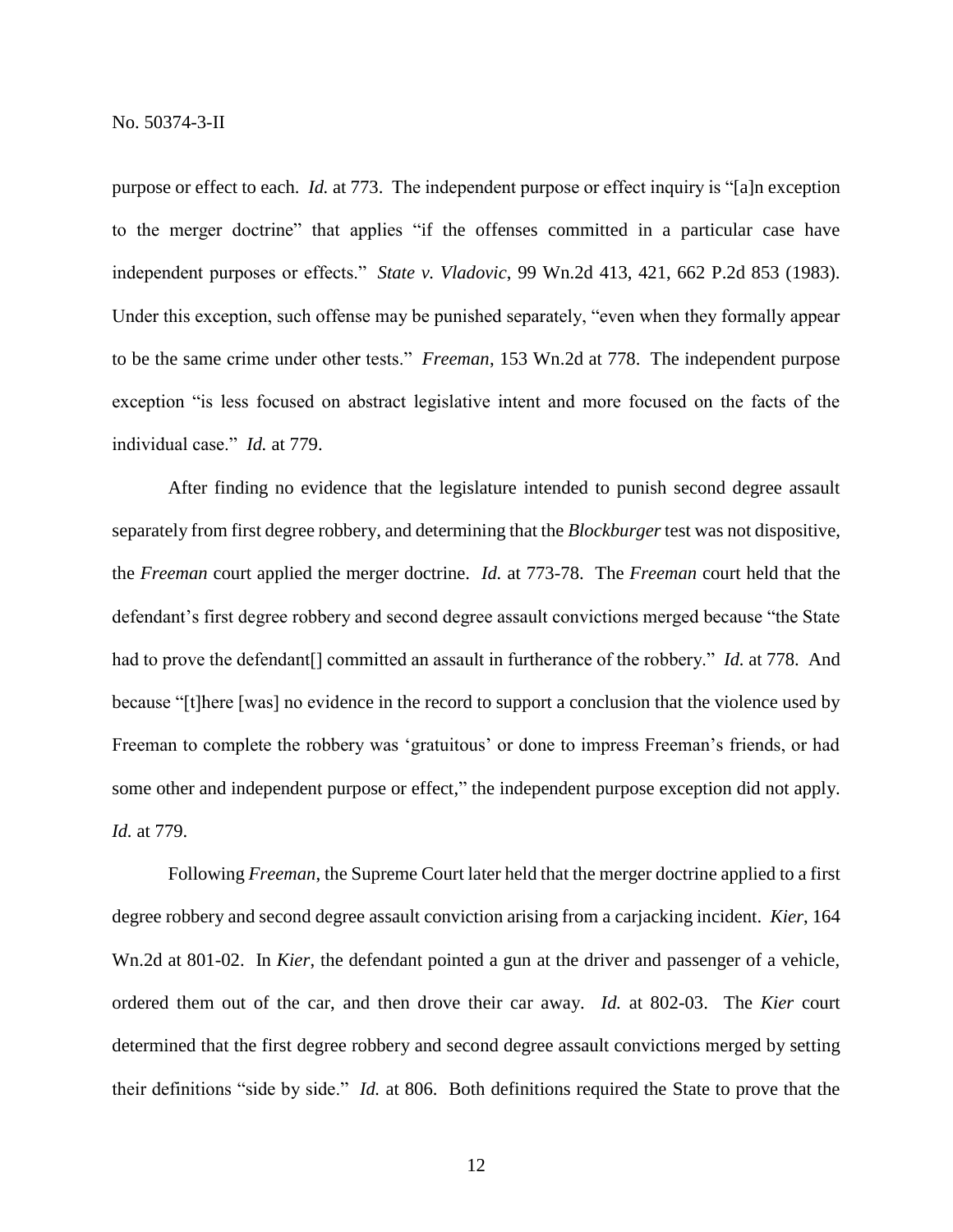defendant's conduct created a reasonable apprehension or fear of harm. *Id.* And because the State also charged the defendant with being armed with or displaying a deadly weapon, the *Kier* court concluded that "this was the means of creating that apprehension or fear." *Id.* The court held that, "[t]he merger doctrine is triggered when second degree assault with a deadly weapon elevates robbery to the first degree because being armed with or displaying a firearm or deadly weapon to take property through force or fear is essential to that elevation." *Id.*

*Kier* is analogous here. As in *Kier*, when the definitions of first degree robbery and second degree assault "are set side by side," both charges required the State to prove that Guzman's conduct created a reasonable apprehension of fear of injury. *Id.* The general definition of robbery includes "the use or threatened use of immediate force, violence, or fear of injury to that person or his or her property or the person or property of anyone." RCW 9A.56.190. The jury convicted Guzman under RCW  $9A.56.200(1)(a)(i)$ -(ii), which provides that a person commits first degree robbery if she is armed with a deadly weapon or displays what appears to be a firearm or other deadly weapon. Therefore, in order to elevate Guzman's robbery conviction to first degree, the jury needed to find that she was armed with or displayed a firearm or deadly weapon to take the property of another through force or fear. *See Kier*, 164 Wn.2d at 806. This finding was also required in order to convict Guzman of second degree assault.

As in *Kier*, the jury was instructed on the common law definition of assault, which involves putting someone in apprehension and imminent fear of bodily injury, regardless of whether the actor intended to inflict bodily injury. Guzman was convicted of assault under RCW  $9A.36.021(1)(c)$ , (e), which provides that a person commits second degree assault if she assaults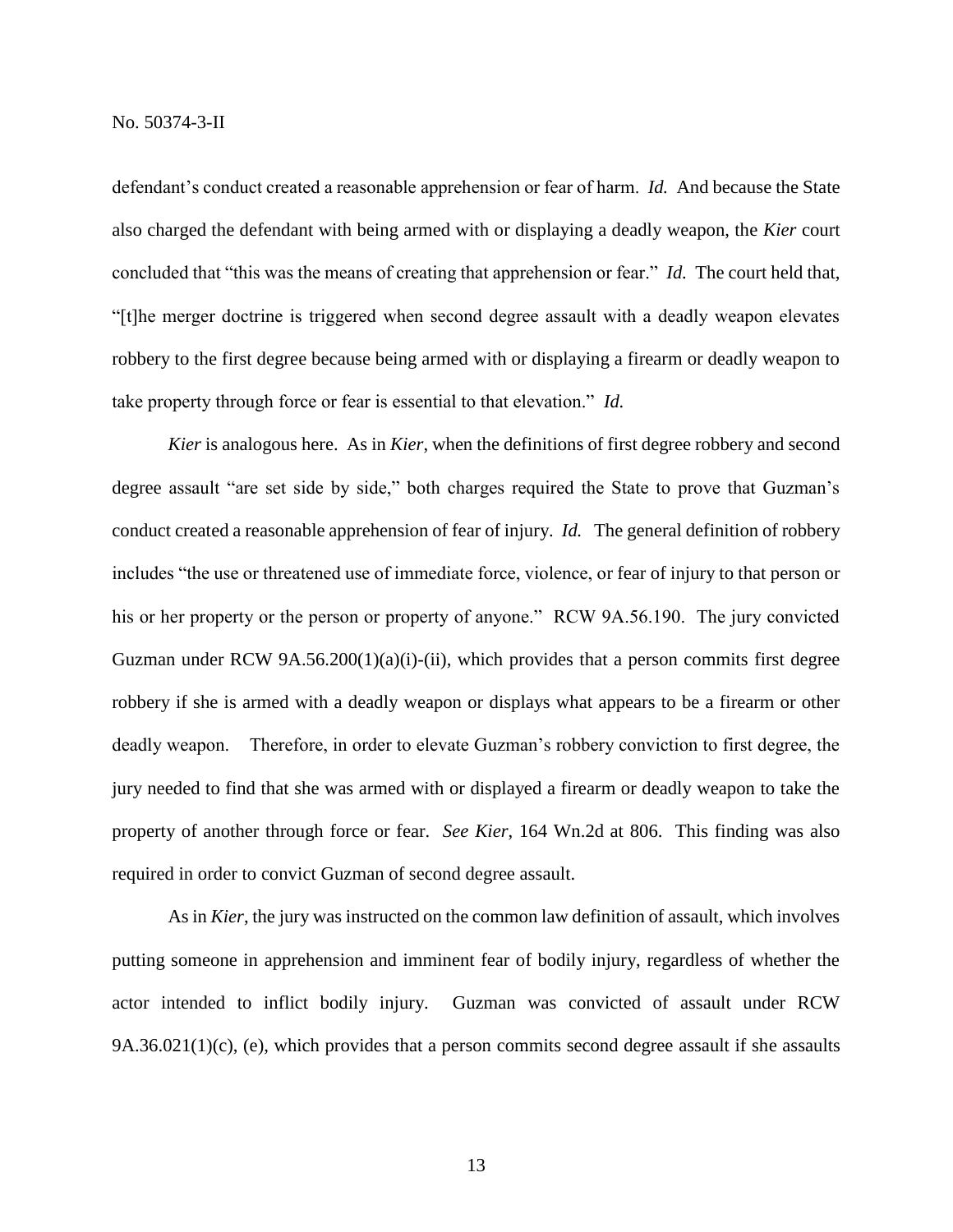$\overline{a}$ 

another with a deadly weapon, or with intent to commit a felony.<sup>3</sup> Thus the degree of robbery was elevated by conduct establishing the separate offense of second degree assault. *See Kier*, 164 Wn.2d at 806.

The State argues that *Freeman* is distinguishable because the independent purpose or effect exception to merger applies here. But the State fails to identify any facts showing that Guzman assaulted the victims with a purpose other than to facilitate the robbery of each victim. Instead, the State relies on the jury's special verdict finding that the robberies were done while armed with a deadly weapon. However, the jury's finding that Guzman robbed the victims while armed with a deadly weapon does not show that the assaults had a purpose or effect independent of the robberies. Here, as in *Freeman*, there is no evidence in the record showing that the violence Guzman used to complete the robberies was gratuitous, done to impress her accomplices, or had some independent purpose or effect other than facilitating the robberies. Thus, the independent purpose or effect exception to the merger doctrine does not apply.

We hold that Guzman's four second degree assault convictions involving Brackens, Smith, Alvarez, and Garcia merge into her four convictions for first degree robbery involving those same victims. Therefore, we reverse Guzman's second degree assault convictions and remand to the trial court for resentencing.<sup>4</sup>

<sup>&</sup>lt;sup>3</sup> The jury was instructed that the intent to commit a felony here was intent to commit a robbery.

<sup>&</sup>lt;sup>4</sup> Because we reverse Guzman's second degree assault convictions and remand to the trial court for resentencing based on merger and double jeopardy, we do not address Guzman's claims that she was provided ineffective assistance of counsel at sentencing and that the State failed to prove her prior criminal convictions by a preponderance of the evidence at sentencing.